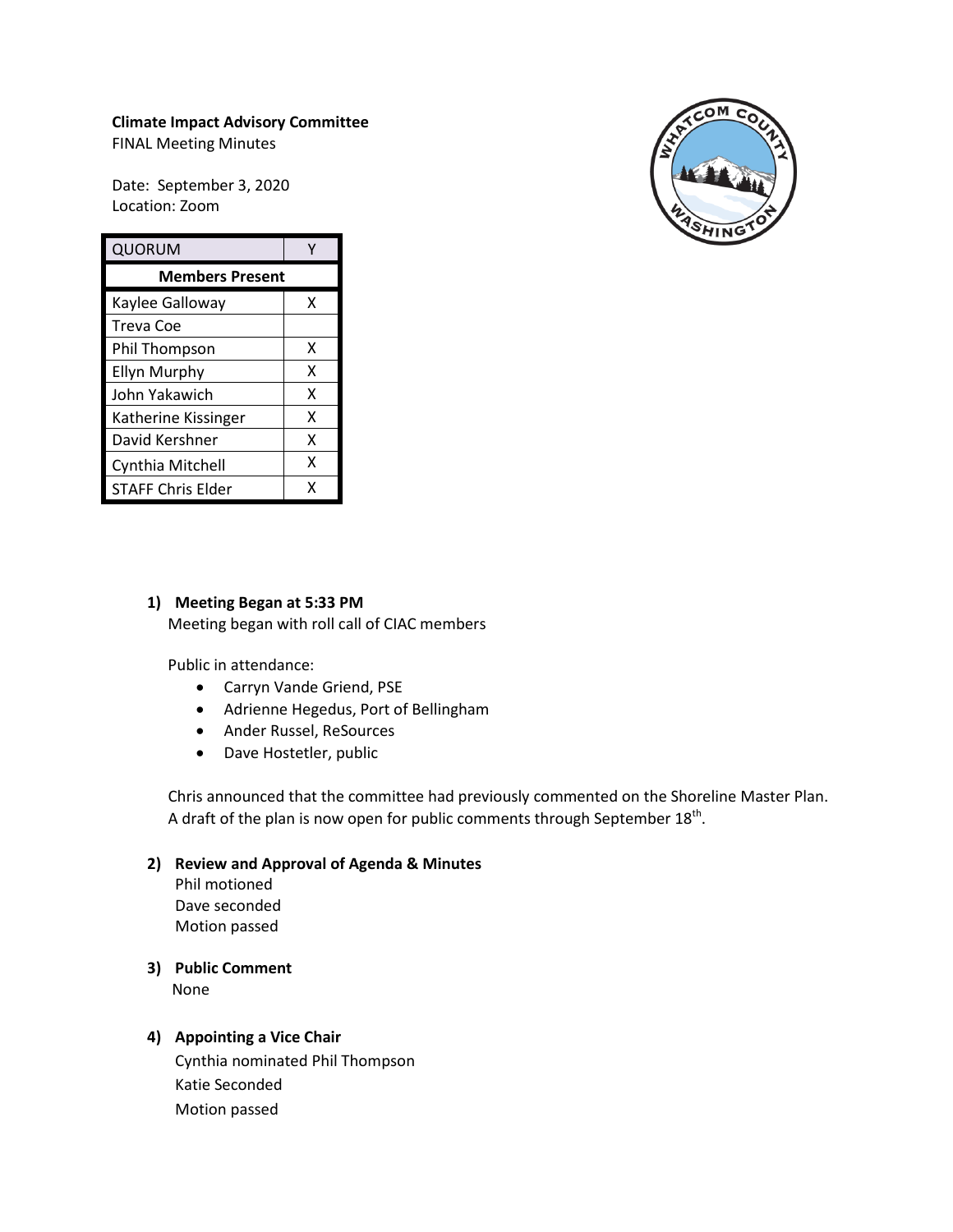### **5) Washington State Policy Update – Kaylee Galloway**

### **Bills passed in 2019**

**Slide 7: HB 1112: Reducing greenhouse gas emissions from hydrofluorocarbons.** Phase out the use of HFCa in Washington state by 2024.

**Slide 8:** Bills with topics relating to Renewable Energy & Buildings

**SB 5116: Supporting Washington's clean energy economy and transitioning to a clean, affordable, and reliable energy future.** get off coal by 2025, GHG neutral by 2030, 100% renewable by 2045.

**HB 1257: Concerning energy efficiency.** Phil added to the presentation information about the efforts that western is taking to become more energy efficient. The "campus as a lab" course gets Energy students involved in the process.

**HB 1444: Concerning appliance efficiency standards.** New appliance standards and so water heaters can be used effectively in demand response programs.

#### **Slide 9:** Transportation

**HB 1160: Making transportation appropriations for the 2019-2021 fiscal biennium.** This is the transportation budget. It includes funding for projects such as: a Hybrid electric ferry, high speed rail study, commute trip reduction and major construction projects such as replacing culverts.

#### **Slide 10:** Transportation

**HB 2042: Advancing green transportation adoption.** \$75 fee for hybrid vehicles. To help pay for EV infrastructure.

**HB 1512: Concerning the electrification of transportation.**

**SB 5723: Increasing safety on roadways for pedestrians, bicyclists, and other roadway users.** Additional fine applicable for following a vulnerable roadway user too closely/ not giving right of way.

**Carryn from PSE:** PSE's Up & Go EV program funds residential, multifamily and workplace charging stations - including incentives for charging off peak hours:

<https://www.pse.com/pages/electric-cars> covers 75% of installation costs of residential charging stations

**Slide 11:** Land Use, AG, Ecosystems, Water & Adaptation

**[HB 1578:](https://app.leg.wa.gov/billsummary?BillNumber=1578&Initiative=false&Year=2019) Reducing threats to southern resident killer whales by improving the safety of oil transportation.** Requires tug escorts for oil tankers traveling near the San Juan Islands. **[HB 1579:](https://app.leg.wa.gov/DLR/billsummary/default.aspx?BillNumber=1579&Initiative=false&Year=2019) Implementing recommendations of the southern resident killer whale task force related to increasing chinook abundance**.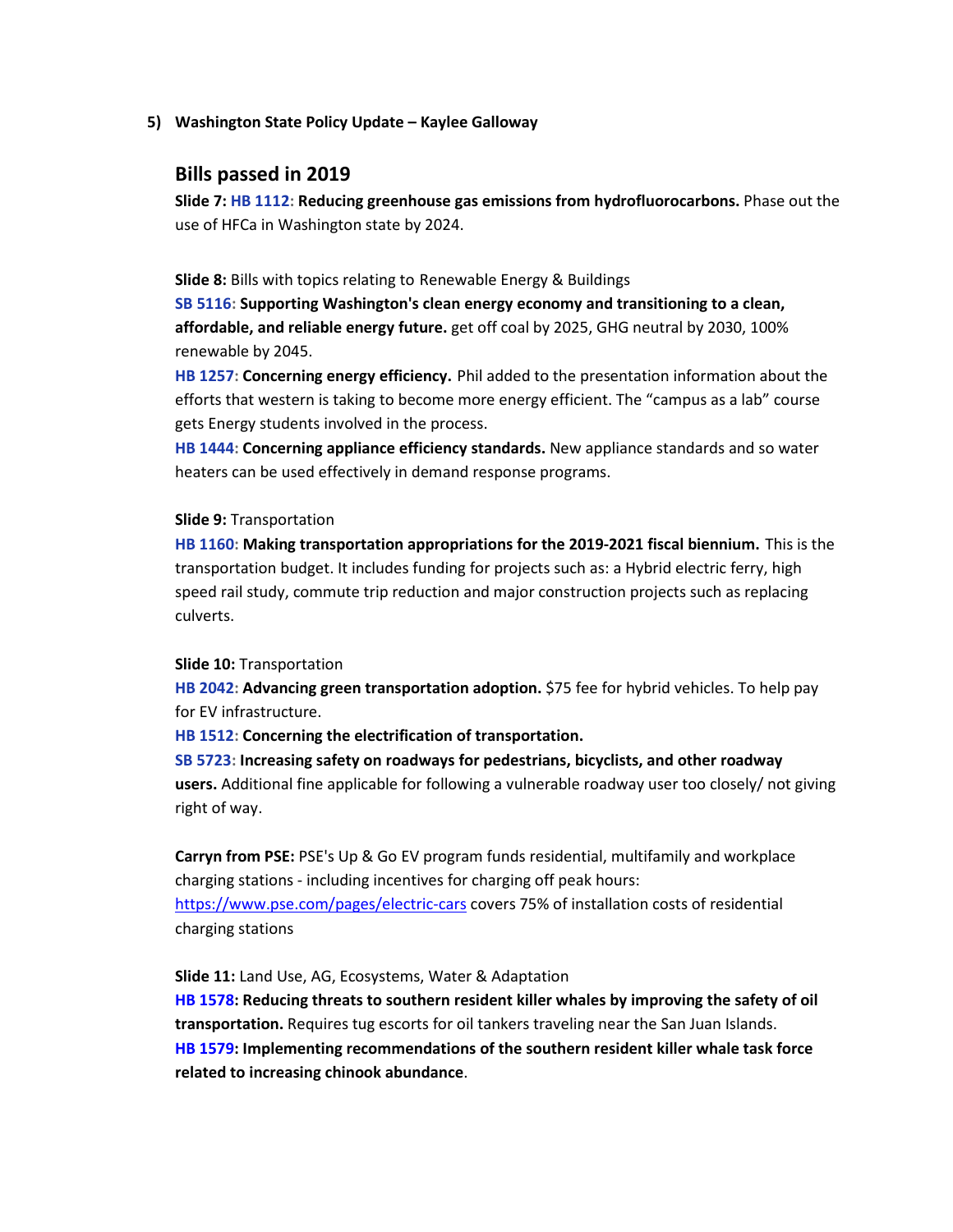**[SB 5577:](https://app.leg.wa.gov/billsummary?billnumber=5577&year=2019&initiati) Concerning the protection of southern resident orca whales from vessels.** Increased the acceptable distance you can be from orcas, and a go-slow zone for viewing boats.

#### **Slide 12:** Land Use, AG, Ecosystems, Water & Adaptation

**[SB 5397:](https://app.leg.wa.gov/billsummary?BillNumber=5397&Initiative=false&Year=2019) Concerning the responsible management of plastic packaging.** Study to identify plastic alternatives to achieve 100% recyclable, reusable or compostable packaging and 20% recycled content in all plastic packaging sold in WA by 2025

**[SB 5135:](https://app.leg.wa.gov/billsummary?BillNumber=5135&Initiative=false&Year=2019) Preventing toxic pollution that affects public health or the environment. [SB 5993:](https://app.leg.wa.gov/billsummary?BillNumber=5993&Initiative=false&Year=2019) Reforming the financial structure of the model toxics control program.**

## **Bills passed in 2020**

**Slide 14:** GHG Reduction & Community Engagement

**[HB 2311:](https://app.leg.wa.gov/billsummary?BillNumber=2311&Initiative=false&Year=2019) Amending state greenhouse gas emission limits for consistency with the most recent assessment of climate change science.** 0 emissions by 2050 for state agencies. **[HB 2811:](https://app.leg.wa.gov/billsummary?BillNumber=2811&Year=2019&Initiative=false) Establishing a statewide environmental sustainability education program.** Teaches kids about local environmental science and career opportunities in Natural Resources.

#### **Slide 15:** Renewable Energy & Buildings

**[HB 2518:](https://app.leg.wa.gov/billsummary?BillNumber=2518&Initiative=false&Year=2019) Concerning the safe and efficient transmission and distribution of natural gas.** Introduced by Rep. Shewmake.

**[HB 2405:](https://app.leg.wa.gov/billsummary?BillNumber=2405&Initiative=false&Year=2019) Concerning commercial property assessed clean energy and resilience.** Funding was vetoed due to covid. Kaylee asked Chris if he had any insight as to how the county is leading the way in energy efficiency since CPACER programs are county run.

**Chris:** stated that Bellingham Mayor Seth Fleetwood has been an advocate for this as well as Rep. Ramel. Four counties are coming together to present on implementation to the state. Executive Sidhu is participating in that process

**Phil:** Asked a question about the veto on this bill, and what state funding was supposed to be used in this bill.

**Kaylee:** said that this bill allocated funds to the dept. of commerce for the counties to administer this program. State does not actually pay for the efficiency loans.

**[HB 2248:](https://app.leg.wa.gov/billsummary?BillNumber=2248&Initiative=false&Year=2019) Expanding equitable access to the benefits of renewable energy through community solar projects.** Vetoed

**[HB 2645:](https://app.leg.wa.gov/billsummary?BillNumber=2645&Initiative=false&Year=2019) Concerning the photovoltaic module stewardship and takeback program.** Partially vetoed.

**Ellyn:** asked if this entire bill was vetoed, and if that meant the bill would have to be re-voted on if the legislature wanted to implement it.

**Kaylee:** said yes, this would have to be re-voted on from scratch due to a full veto. It was vetoed due to funding (budget cuts as a result of COVID-19).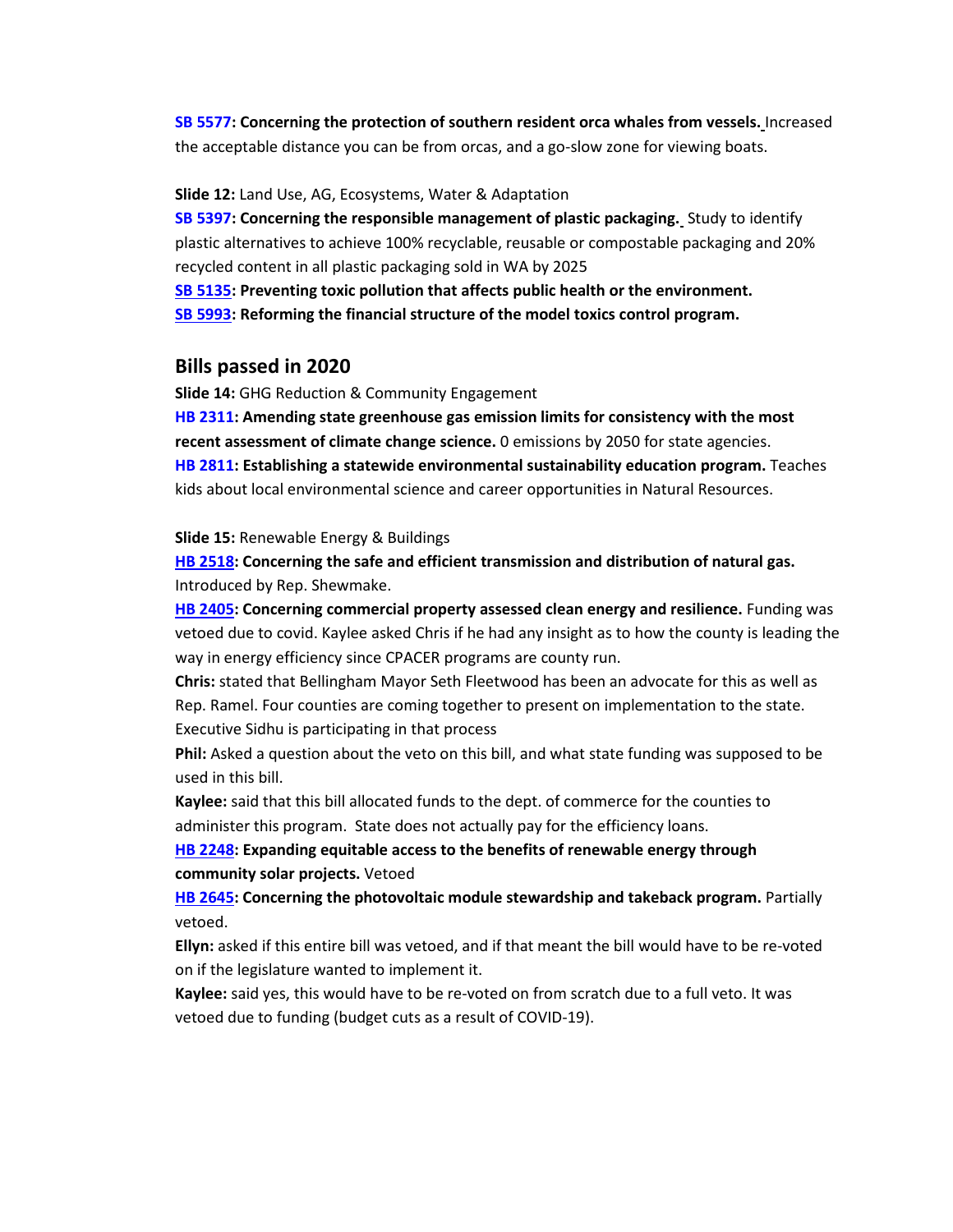#### **Slide 16:** Transportation

**[HB 2322:](https://app.leg.wa.gov/billsummary?BillNumber=2322&Year=2019&Initiative=false) Supplemental Transportation Budget.** Kaylee suggested that if people wanted more info on the state's budgeting, they should visit this website:<http://fiscal.wa.gov/>

**[SB 5811:](https://app.leg.wa.gov/billsummary?BillNumber=5811&Initiative=false&Year=2019) Reducing emissions by making changes to the clean car standards and clean car program.** Modeled after a CA Bill. 9 other states also have similar laws on the books. **[HB 2486:](https://app.leg.wa.gov/billsummary?BillNumber=2486&Year=2019&Initiative=false) Extending the electric marine battery incentive.** Introduced by Rep. Lekanoff.

#### **Slide 17:** Transportation

**[HB 2587:](https://app.leg.wa.gov/billsummary?BillNumber=2587&Initiative=false&Year=2019) Establishing a program for the designation of state scenic bikeways.** Introduced by Reps. Ramel and Shewmake. Inspired by areas around Whatcom County specifically like Kendall and Blaine.

**[HB 1793:](https://app.leg.wa.gov/billsummary?BillNumber=1793&Initiative=false&Year=2019) Establishing additional uses for automated traffic safety cameras for traffic congestion reduction and increased safety**

**[SB 6208:](https://app.leg.wa.gov/billsummary?BillNumber=6208&Initiative=false&Year=2019) Increasing mobility through the modification of stop sign requirements for bicyclists.** Allows cyclists to treat stop signs as yield signs unless it is a railroad or school bus stop sign.

#### **Slide 18:** Land Use, Ag, & Water

**[HB 2343:](https://app.leg.wa.gov/billsummary?BillNumber=2343&Initiative=false&Year=2019) Concerning urban housing supply.**

**[HB 2713:](https://app.leg.wa.gov/billsummary?BillNumber=2713&Initiative=false&Year=2019) Encouraging compost procurement and use.** Partially vetoed

**[SB 6091:](https://app.leg.wa.gov/billsummary?BillNumber=6091&Initiative=false&Year=2019) Continuing the work of the Washington food policy forum.**

#### **Slide 19:** Land Use, Ag, & Water

**[HB 1165:](https://app.leg.wa.gov/billsummary?BillNumber=1165&Initiative=false&Year=2019) Encouraging low-water landscaping practices as a drought alleviation tool.**

**[HB 1622:](https://app.leg.wa.gov/billsummary?BillNumber=1622&Initiative=false&Year=2019) Concerning drought preparedness and response.**

**[SB 6613:](https://app.leg.wa.gov/billsummary?BillNumber=6613&Initiative=false&Year=2019) Concerning the inspection of marine aquatic farming locations.**

**Slide 20:** Land Use, Ag, & Water

**[SB 5947:](https://app.leg.wa.gov/billsummary?BillNumber=5947&Year=2019&Initiative=false) Establishing the sustainable farms and fields grant program.**

**[HB 2528:](https://app.leg.wa.gov/billsummary?BillNumber=2528&Initiative=false&Year=2019) Recognizes the contributions of our forest products sector as part of the state's global climate response.**

**[SB 6306:](https://app.leg.wa.gov/billsummary?BillNumber=6306&Initiative=false&Year=2019) Creating the Washington soil health initiative.**

#### **Future Sessions: 2021 and on**

**Slide 22:** Lots of budget cuts from COVID. Many projects have been delayed as a result. **Slide 23:** Discusses COVID-19 recovery and how federal funding could help our state. For Questions Kaylee provided her email to get in contact with her**:**  [Kaylee.galloway@outlook.com](mailto:Kaylee.galloway@outlook.com)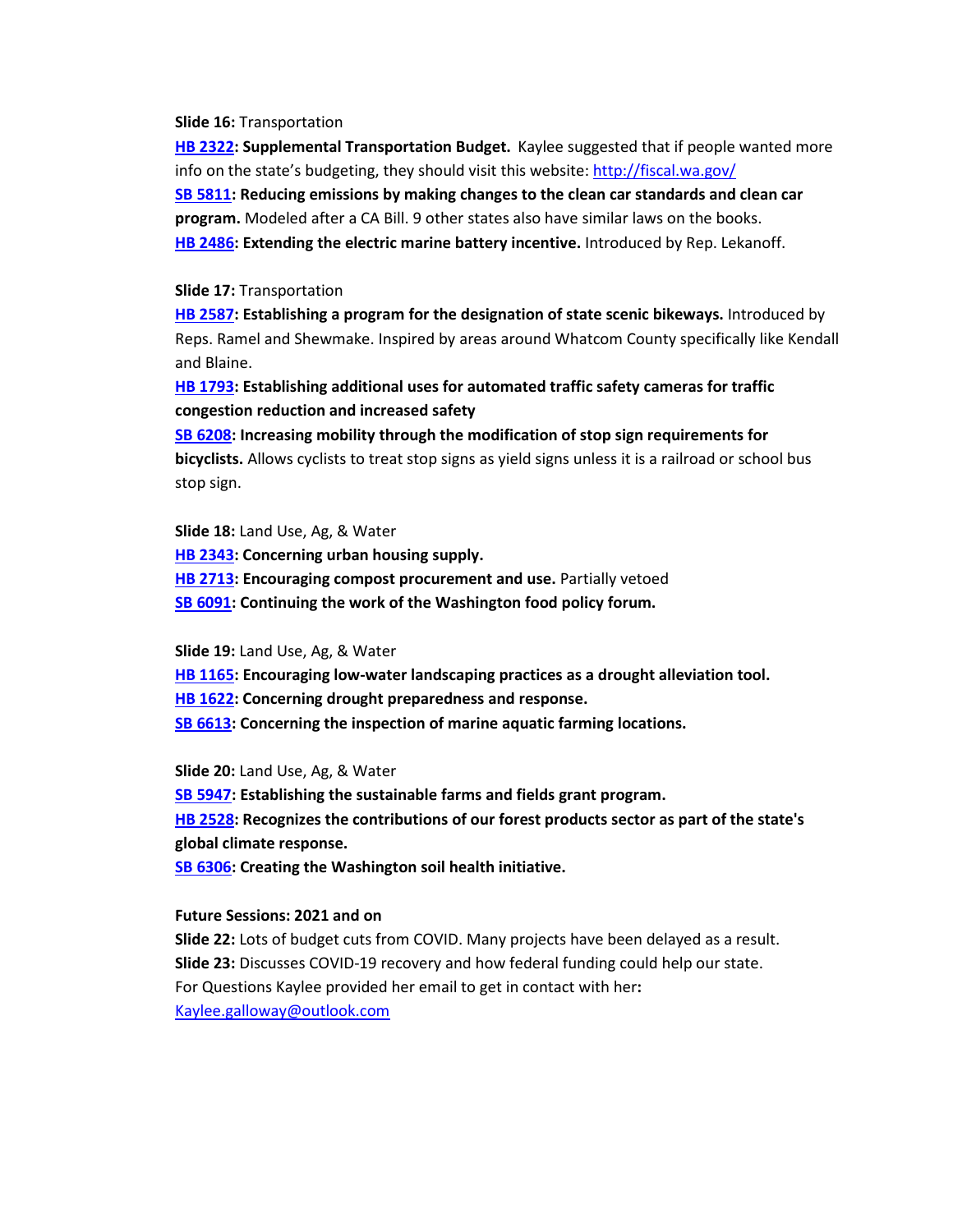## **6) Review Climate Action Plan Outline**

Ellyn said we need to have a draft done by the first quarter of next year. She recommended going to the Dept. of Commerce website to see their recommendations for climate change strategies. Ellyn and Dave have been working on a draft outline

### **Section 1 – Intro.**

- currently in progress.
- Discussion of charter from the county council and Cascadia report on impacts, ghg emissions assessment,
- present the targets voted on in May

### **Section 2 –**

- framework for climate strategies: provides definitions,
- explains process for selecting actions.
- Part 1 climate resilience: mitigation and adaptation,
- community outreach and engagement: community interviews from 2019, this shows council that we have gotten input from communities around the county.
- Local economic impacts
- Equity and social justice
- Public health & Safety
- Data availability

**Phil** commented on this section saying that this had a good framework. He agreed that these issues cut across all the work groups and suggested that there be a brief discussion within each recommendation that touches on these things.

## **Section 3 – Built Environment**

- Grid energy
- Buildings
- Transportation
- Industrial: Point source emissions make up half of the county's emissions. Includes economic development and work opportunities.
- Solid waste

**Ellyn** said that these categories could change depending on what is decided upon by work groups, she suggested looking at the Cascadia report and other counties that have relevant experiences. Ellyn suggested when we give our recommendations to sort the actions into long term and shorter-term goals keeping in mind that the climate plan will be updated every 5 years.

### **Section 4 – Natural Environment**

- Intro
- Vulnerability assessment and key impacts by category
- Natural resources climate goals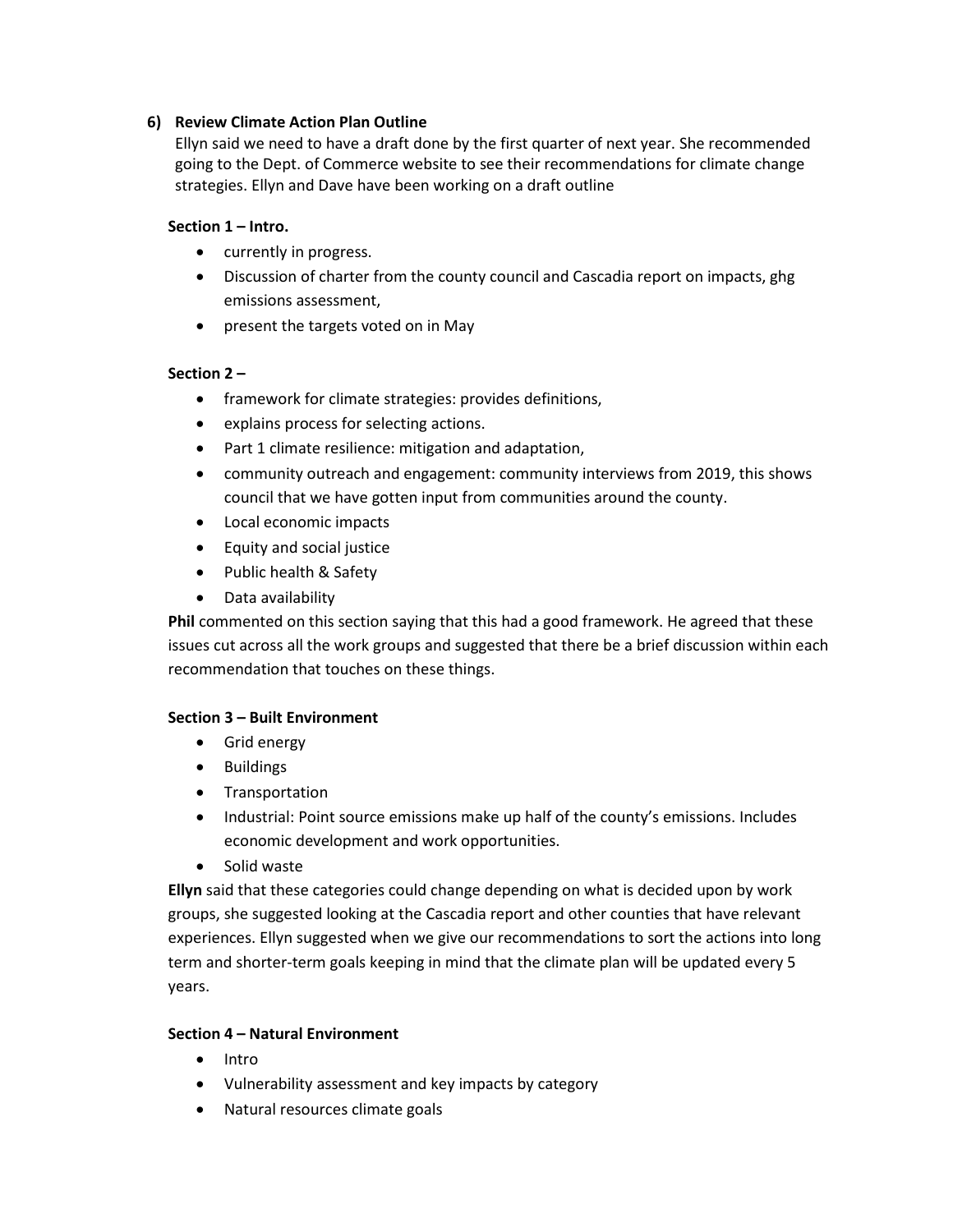• Strategies & Actions

**Possible section 5 –** cannot rule out that we might need an additional section. **Appendices –** Cascadia reports, etc..

### **7) Update on Discussion with County Executive Sidhu**

- Chris and Ellyn had a discussion with County Exec. Sidhu on August  $19^{th}$  to update him on CIAC work, including the Cascadia reports, the emission goals set by CIAC in May, and timing for filling the current vacancies on CIAC. County Executive Sidhu voiced no concerns with the GHG emission goals CIAC established at our May meeting. He understood that the County gov't goals were more aggressive to show leadership. He also understood that the County gov't emissions are a very small part of the overall communitywide emissions.
- Exec. Sidhu can include an agenda item to have the County Council vote on CIAC vacancies in October.

Key Issues in discussing the Climate Action Report update:

- Sidhu does not want us to single out specific small groups like dairy farmers to reduce emissions. In response, Chris pointed out the positive aspects of the current operational anaerobic digestors for manure disposal. Ellyn mentioned that we are looking for win-win strategies like possibly setting up a carbon market where farmers or foresters, if they choose to participate, could sell carbon offsets for the carbon they store above and below ground.
- Sidhu want us to reach out to the various mayors in the county for their input. Chris mentioned that he was awarded a \$20K grant from the Dept of Commerce on climate communication that will help in this effort. The grant partners with WWU and provides a student intern.
- The County Executive has limited funds that he can direct to us for help on developing a template, graphics and editing for the revised Climate Action Plan. We just need to send him a one- or two-page description of the scope and number of hours we need.
- Chris pointed out that the County will need to direct staff time to the implementation of strategies in the revised Climate Action Plan. Sidhu said he will start talking with his department heads about needing staff time to help with implementation.
- On the topic of future county staffing, Chris mentioned the model for the City of Bellingham with Clare Fogelsong in charge of the strategies for natural resources and Seth Vidana coordinating the strategies in the built environment. Sidhu said he hopes to hire a water manager by early next year. Depending on this person's capabilities, he/she may be able to help with the implementation of strategies in natural resources.
- Sidhu thinks we should establish a date like April 15th to have a completed draft of the Climate Action Plan

### **8) Work Group Updates**

**Transportation:** Phil said they are still refining their list of recommendations.

**Natural Resources:** Katie Gave the Natural Resources update.

**Renewable Energy and Buildings:** Cynthia updated her July report and has drafted some strategies (presentation in December meeting).